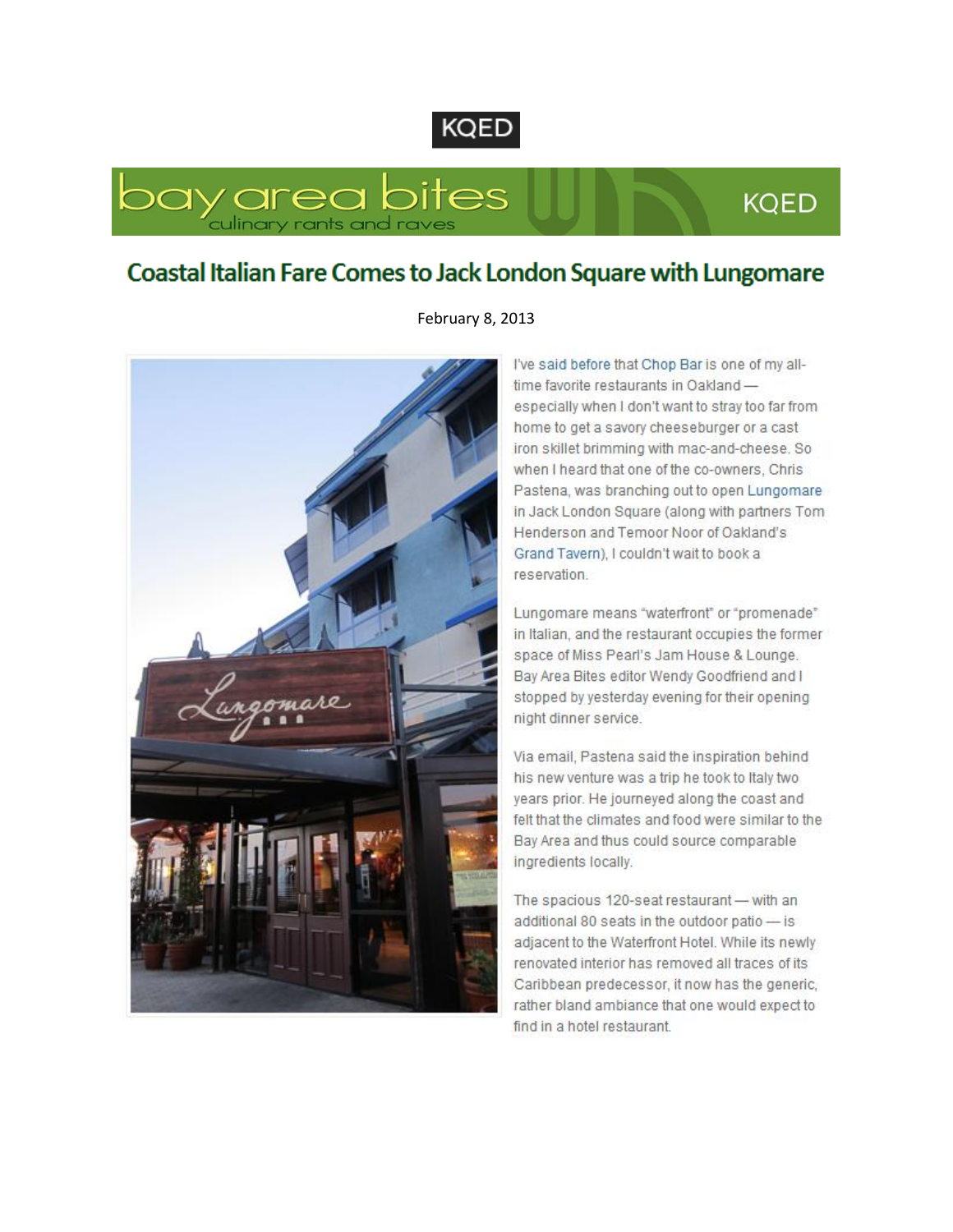

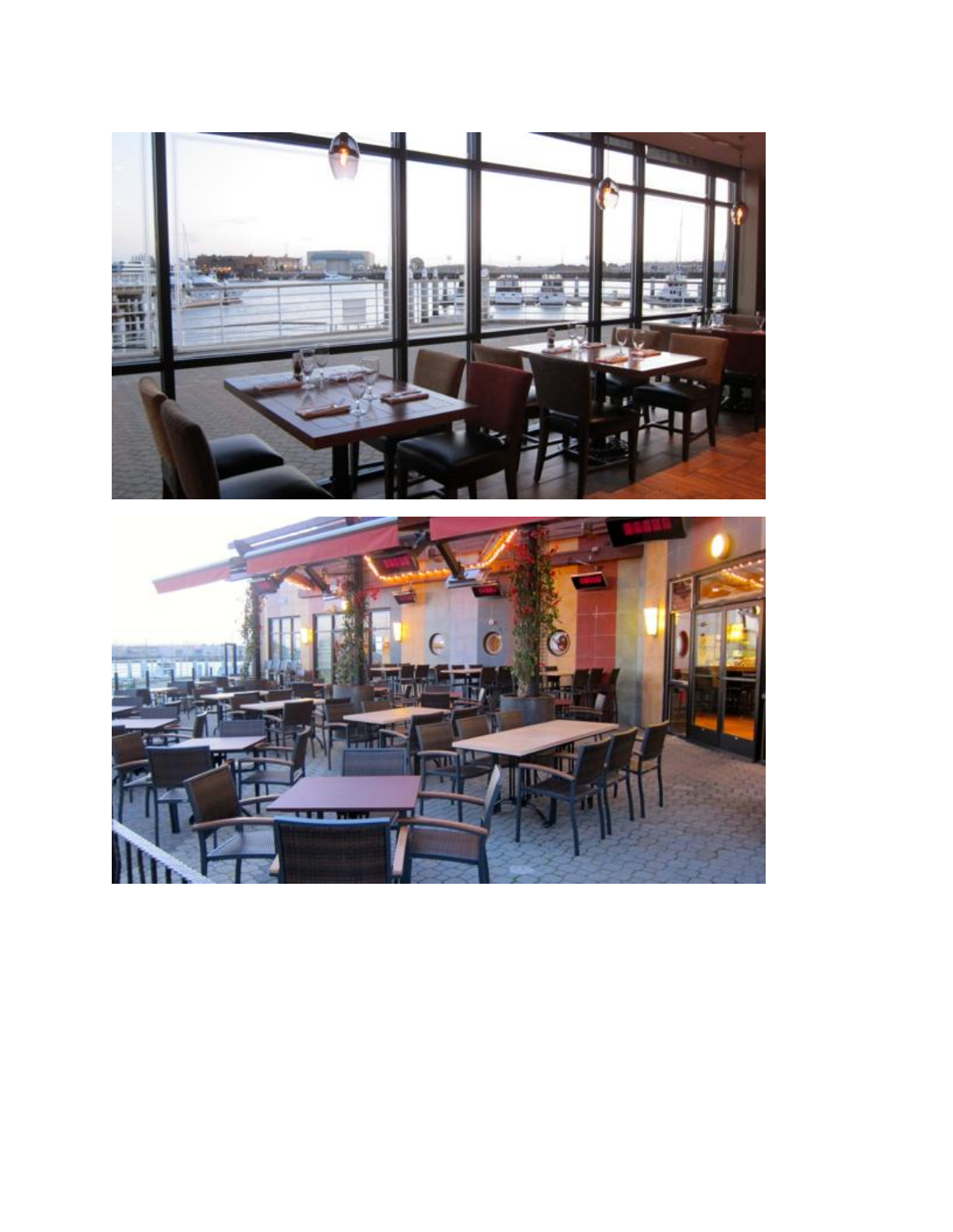

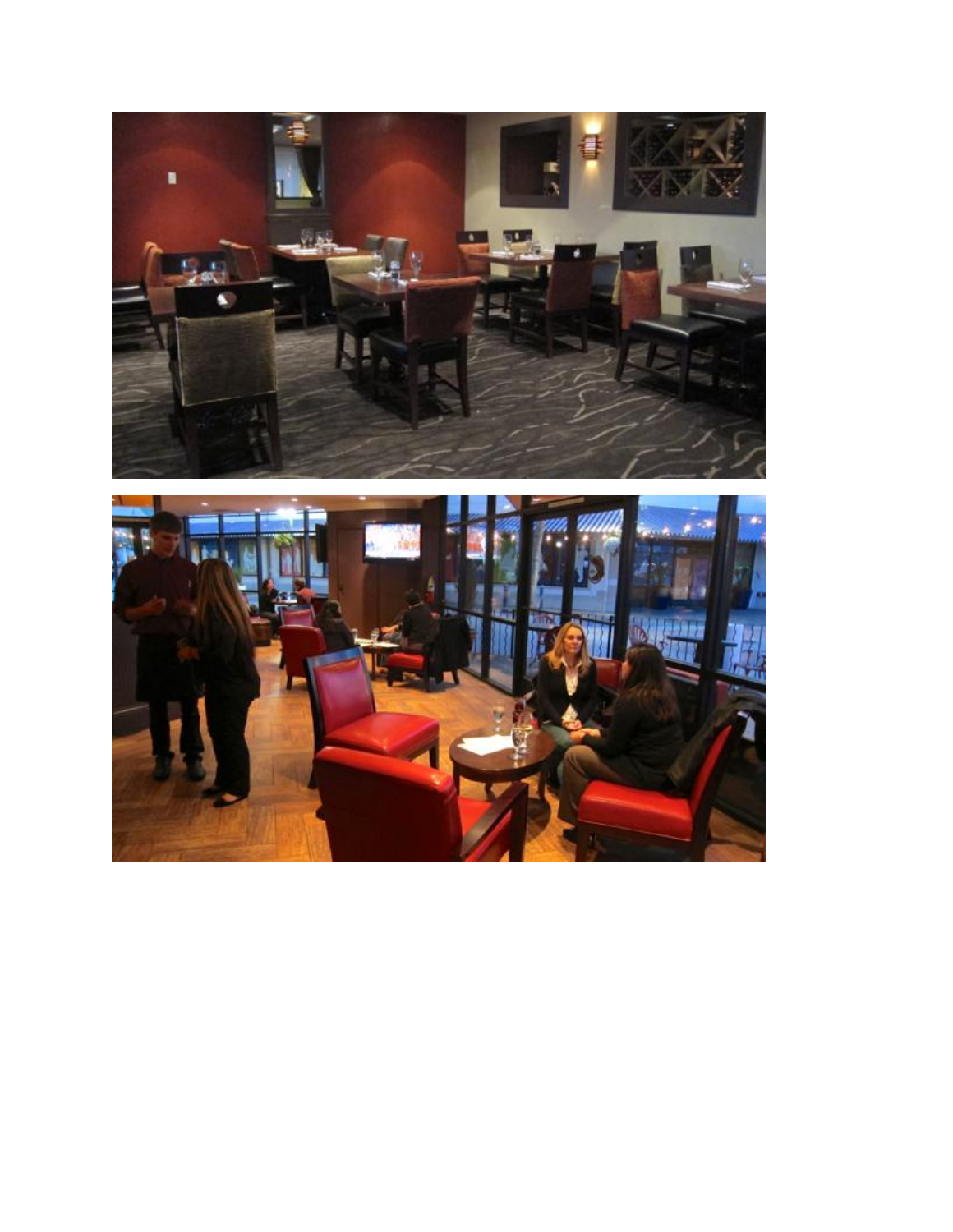

It's quite a different feel from the rustic, intimate atmosphere of Chop Bar, but Pastena is hoping to cater to both locals and tourists with this spot. "I enjoy Jack London Square as a business owner and resident and feel that the more we can expose people to this great area the better."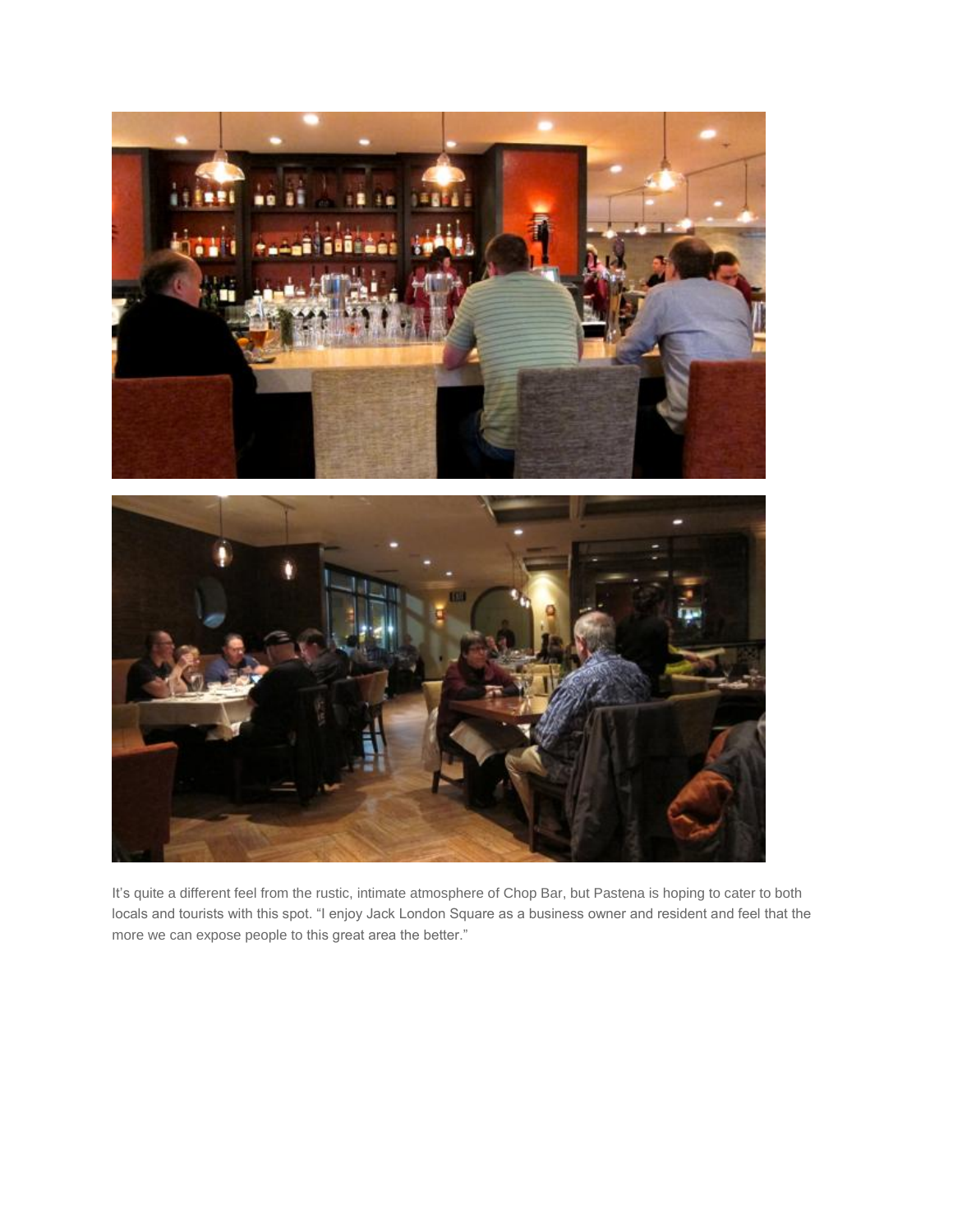

I kicked things off with the cocktail "Italian 75," devised by bar manager Paul Christensen formerly of [Haven:](http://blogs.kqed.org/bayareabites/2012/01/10/let-them-cook-for-you-haven/) Col di Rocca prosecco, [Cocchi Americano,](http://en.wikipedia.org/wiki/Cocchi_Americano) lemoncello and kumquat bitters (\$9). It was a rather unmemorable cocktail that was neither sweet nor dry and tasted only faintly of the lemoncello.

Housemade fountain sodas, spirits, wines from Italy, Portugal and Argentina as well as an assortment of international beers round out the restaurant's liquid offerings — including special custom beers made by the neighboring Linden **[Street Brewery.](http://www.lindenbeer.com/)** 

Chef Craig DiFonzo, previously of the now-shuttered Cantinetto Piero, researched Italian cooking techniques and has filled the menu with dishes that evoke Tuscany and Liguria: handmade pasta, seafood and shellfish, cured meats and wood-fired pizzas.

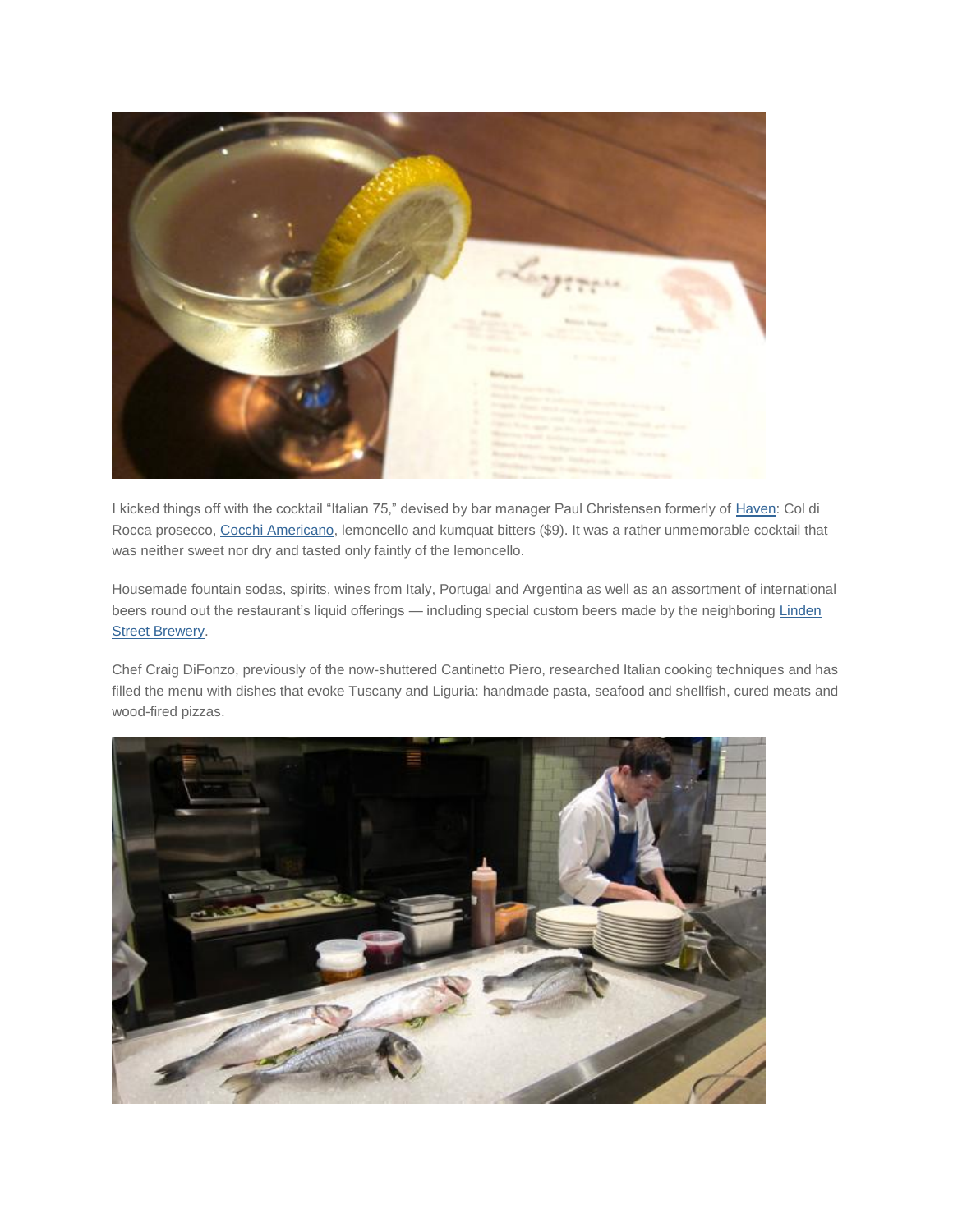

The fluke crudo accompanied with grapefruit and mint (\$8) was by far the most flavorful course we sampled over the course of our meal. Dressed in a rich, fruity olive oil and a sprinkling of sea salt, the simple dish shone on the merits of its tasty ingredients.



The mussels with chickpeas and Tuscan kale served in a tomato broth seasoned with Calabrian chili, however, lacked the freshness of our appetizer (\$11). The chickpeas were undercooked and didn't pair well with the shellfish; we left most of them behind in the bowl as we made our way through the mussels. We weren't tempted to sop up the broth with the buttered toast, which is usually one of the highlights of ordering this dish.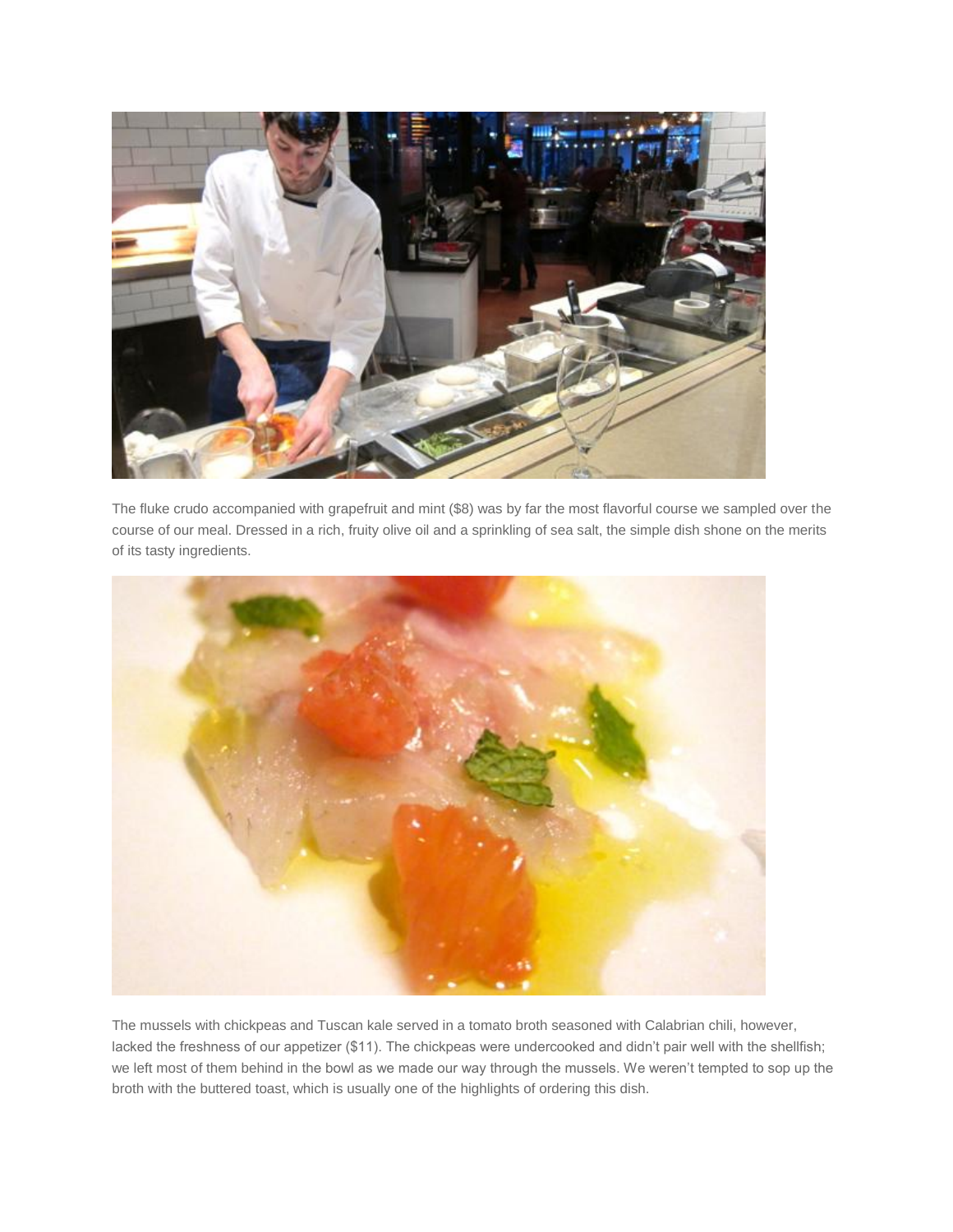

The lamb meatball pizza with sweet peppers, Calabrian chili, fresh mozzarella and goat cheese (which was omitted from the description on the menu) was far too salty, but the light and airy crust was cooked to perfection (\$14).

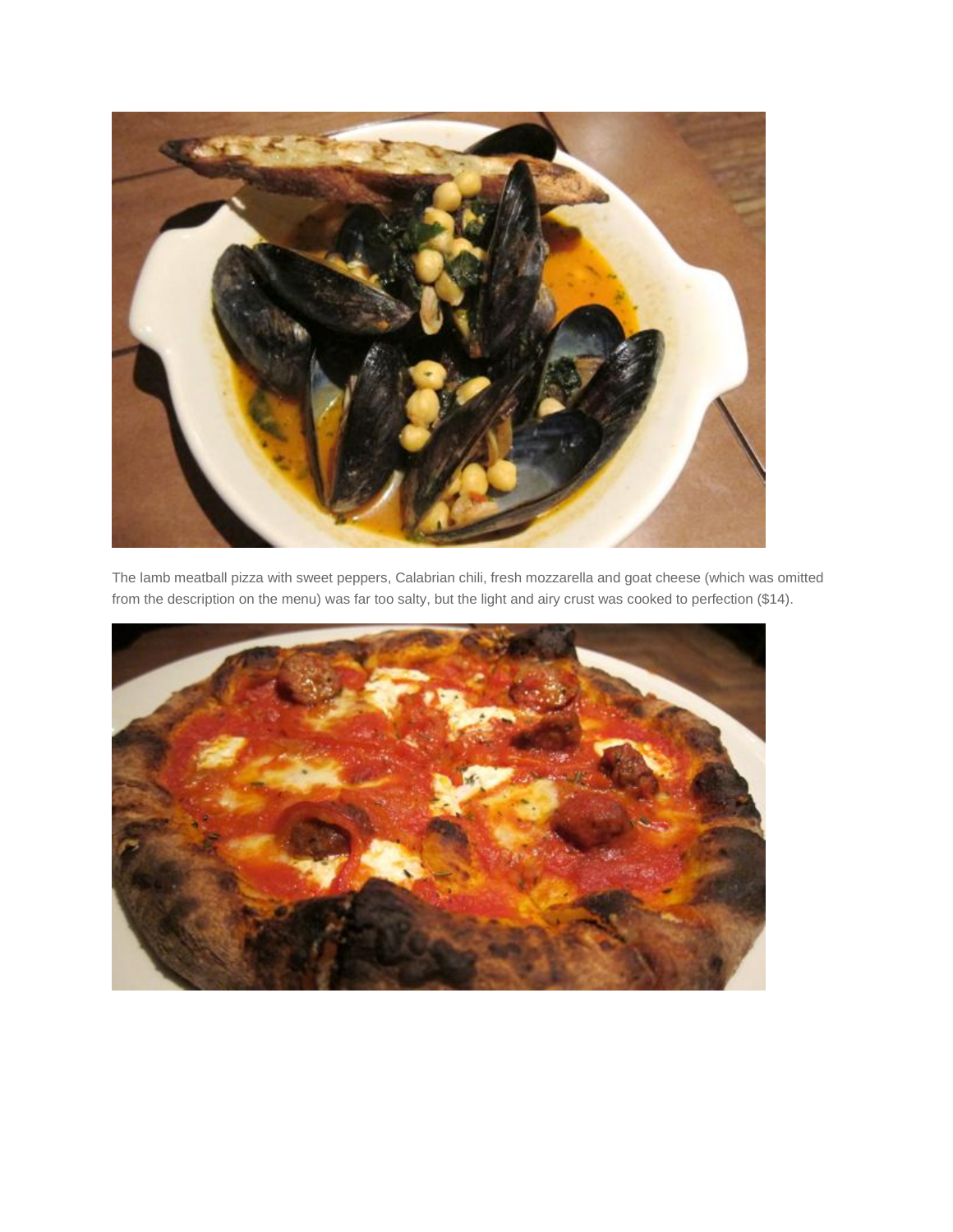

I moved onto my next drink, the "Italian Job," mixed with Rittenhouse rye, [Christina Nocino,](http://www.nocino.com/nocino.shtml) coffee [falernuma](http://en.wikipedia.org/wiki/Falernum)nd chocolate bitters (\$11). It was the complete opposite of my first cocktail; heavy on the rye, I couldn't discern between the different notes of walnut, chocolate and coffee — it was a muddled and overpowering drink.



A pillowy-soft gnocchi, surrounded by a rich pork cheek ragu, golden raisins and pine nuts was a bit pricey (\$16) for the size of the serving but was buttery and delicious.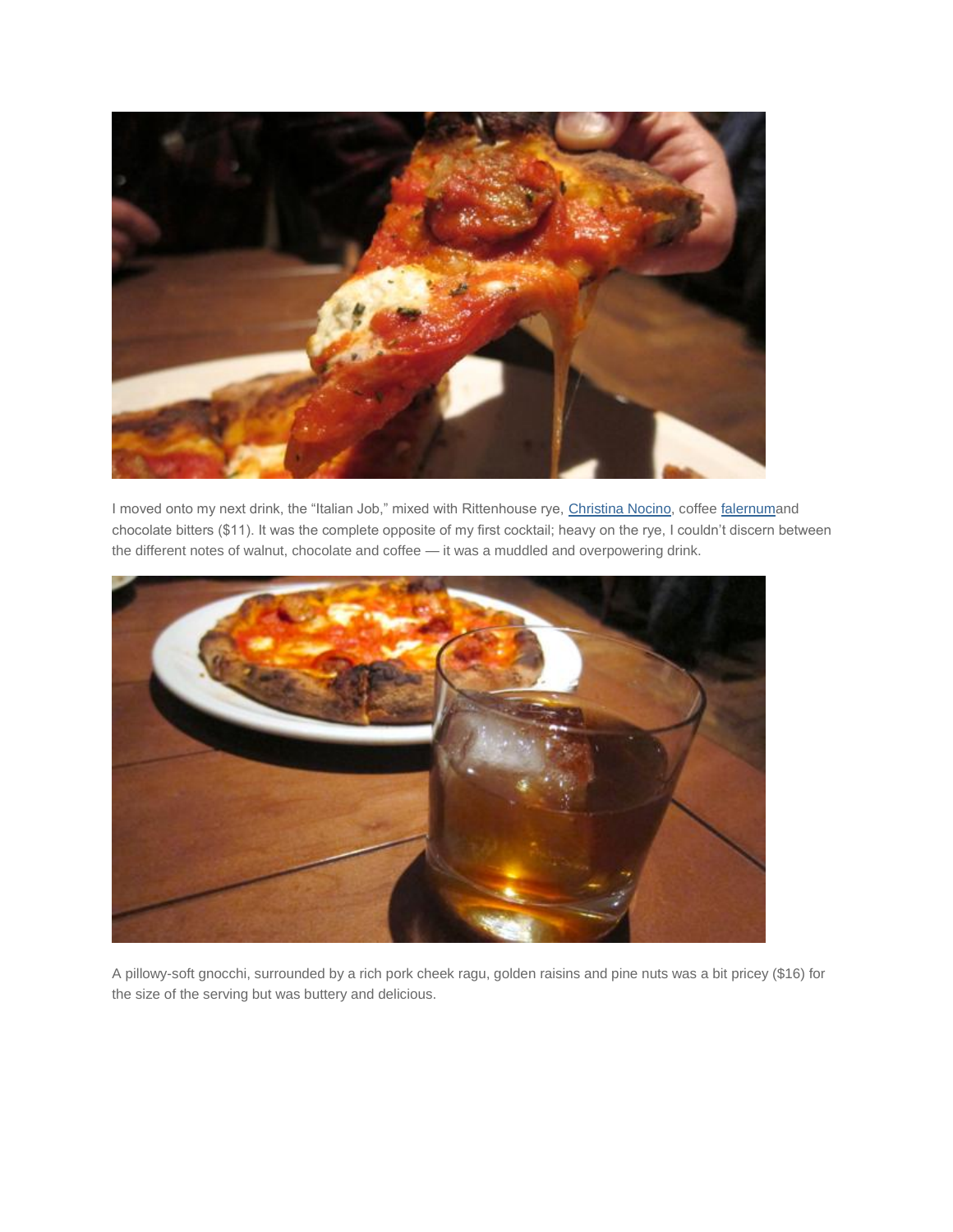

The big disappointment of the night was our main entree, the Berkshire porchetta with caramelized sunchokes, farro and chard (\$22). I consider [Roli Roti's juicy version with an abundance of crispy skin](http://www.roliroti.com/) to be the gold standard of locally-produced porchetta. Lungomare's version was slightly dry, uniform in taste and texture and underwhelming in flavor.



The dessert selection was a typical array of Italian confections — cheesecake, apple tart or panna cotta — so we chose the chocolate mousse-like budino with salted caramel and sea salt (\$8). It was perfectly adequate, though certainly not a stellar conclusion to our meal.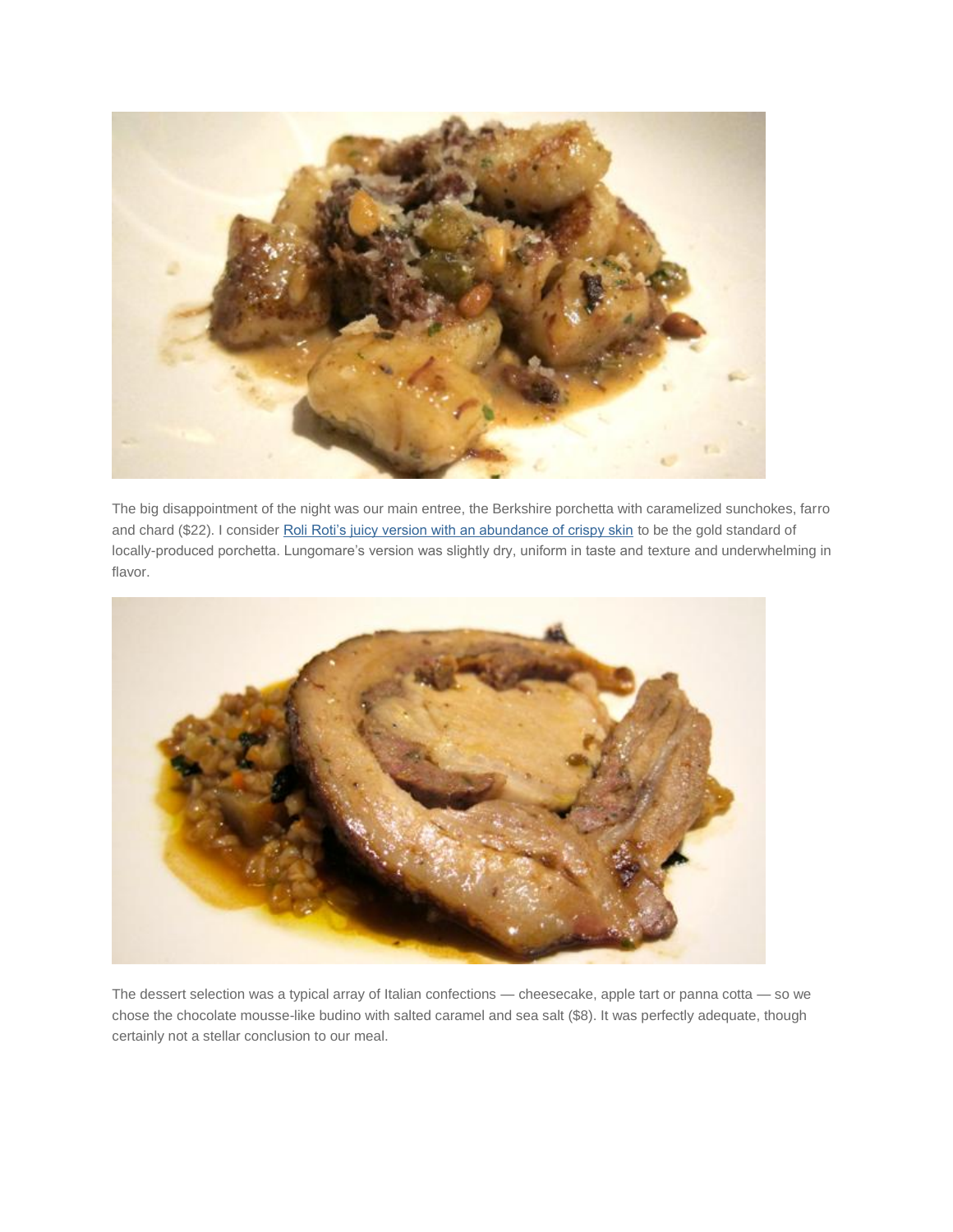

Throughout the evening, the smooth sounds of Dean Martin crooned from the overhead speakers. We were expecting a live performance from [Karyn Paige](http://www.karynpaige.com/) and the Scoundrels, but they were nowhere to be seen; perhaps they'll make an appearance during the remainder of the opening weekend festivities.

While our first impressions of Lungomare are that the food — as well as the service, which alternated between attentive and spotty — will continue to evolve over time as they find the flow of their new locale. I hope it eventually equals the steadfast charm of Chop Bar and becomes a mainstay of the Jack London Square culinary scene.

And Lungomare is only the first of several projects on Pastena's plate; two other places are in the works in the next two years: Tribune Tavern will open in the ground floor of the Tribune Tower this spring, and he plans to open a finedining Mexican restaurant in the Uptown neighborhood in 2014.

#### **[Lungomare](http://lungomareoakland.com/)**

**Address:** [Map](http://goo.gl/maps/G3iPY) One Broadway Oakland,CA Ph: 510-444‐7171

**Schedule:**

*Lungomare Grand Opening Weekend Schedule*

Friday, February 8th: dinner, 5:30–11:00 PM; lounge 5:30PM–1:30AM Saturday, February 9th: dinner, 5:30–11:00 PM; lounge 5:30PM–1:30AM Sunday, February 10th: dinner, 5:30–10:00 PM

*Reservations are recommended and can be made online, as the restaurant will have limited seating for the opening weekend.*

*Regular hours begin Monday, Feb. 11, serving breakfast (in the cafe), lunch and dinner seven days a week.*